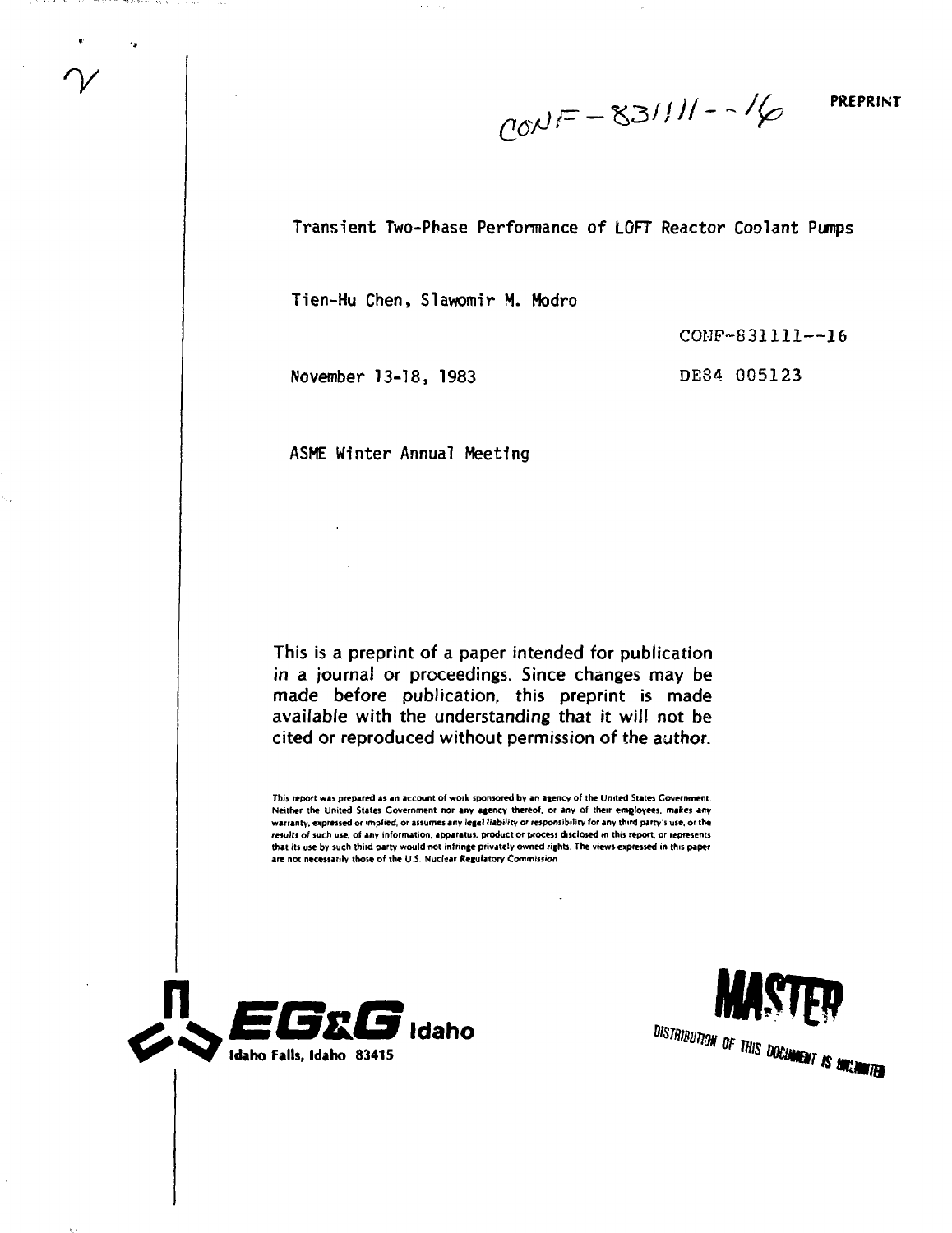# **TRANSIENT TWO-PHASE PERFORMANCE OF LOFT REACTOR COOLANT PUMPS**

 $\mathbf{r}$ 

 $\cdot$ 

**Tien-Hu Chen,\* Slawomir M. Modro\*\* LOFT Program Division EG&G Idaho, Inc . P. 0 . Box 1625 Idaho Falls, ID 83415**

# **DISCLAIMER**

This report was prepared as an account of work sponsored by an agency of the United States Government. Neither the United States Government nor any agency thereof, nor any of their employees, makes any warranty, express or implied, or assumes any legai liability or responsi**bility for the accuracy, completeness, or usefulness of aay information, apparatus, pradact, or process disclosed, or represents that its use would not infringe privately owned rights. Reference herein to any specific commercial product, process, or service by trade name, tradewark, manufacturer, or otherwise does not necessarily constitute or imply its endorsement, recommendation, or favoring by the United States Government or any agency thereof. The views and opinions of authors expressed herein do not necessarily state or reflect those of the United States Government or any agency thereof.**

**/** *mm*wp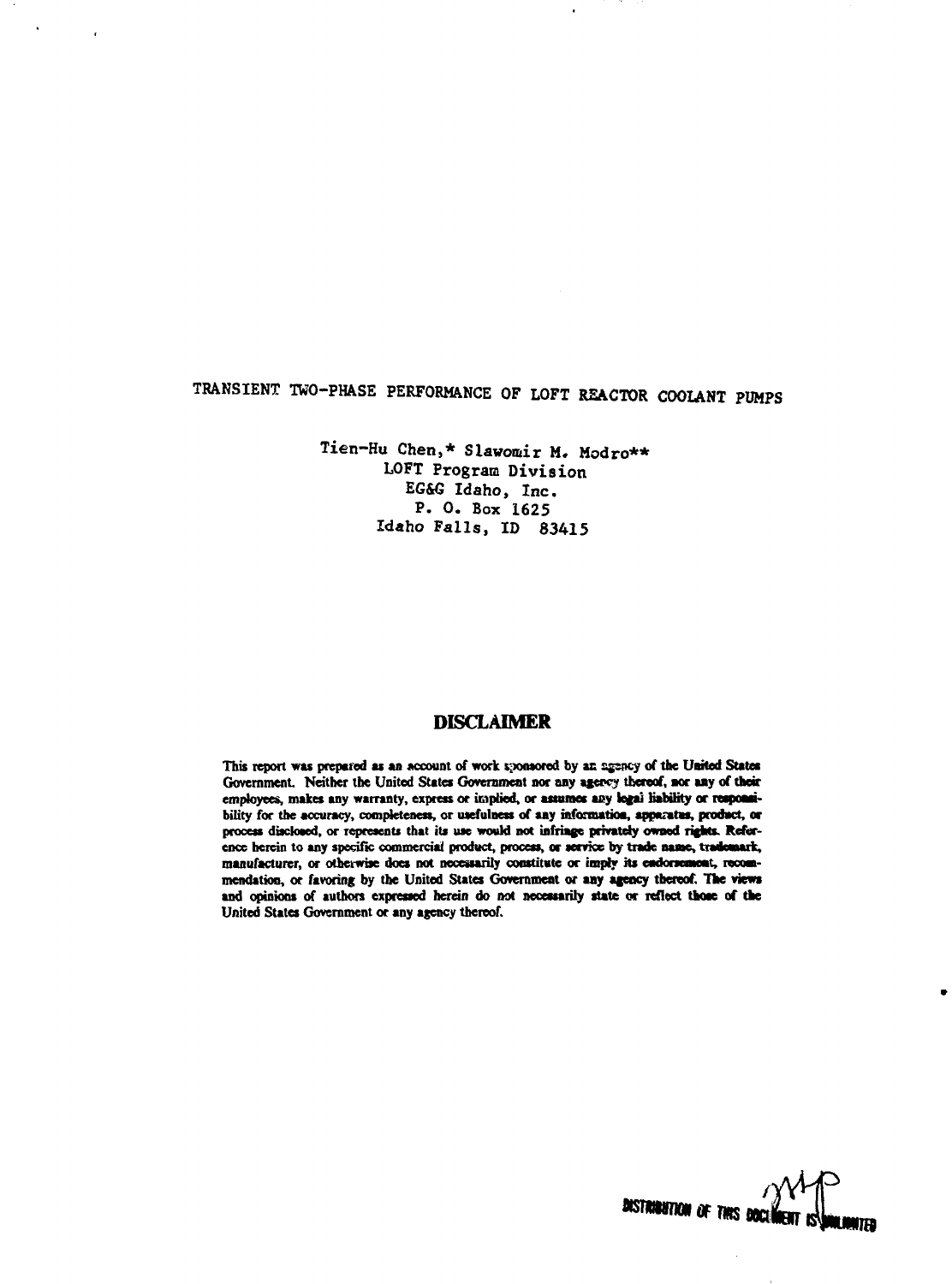#### **ABSTRACT**

**Performance characteristics of Loss-of-Fluid Test (LOFT) reactor coolant pumps under transient two-phase flow conditions were obtained based on the analysis of two large and snail break loss-of-coolant experiments conducted at the LOFT facility. Emphasis is placed on the evaluation of the transient two-phase flow effects on the LOFT reactor coolant pump performance during the first quadrant operation. The measured pump characteristics are presented as functions of pump void fraction which was determined based on the measured density. The calculated pump characteristics such as pump head, torque (or hydraulic torque), and efficiency are also determined as functions of pump void fractions. The importance of accurate modeling of the reactor coolant pump performance under two-phase conditions is addressee!. The analytical pump model, currently used in most reactor analysis codes to predict transient two-phase pump behavior, is assessed.**

## **NOMENCLATURE**

| A                         |                | pump cross section area, $m^2$                                  |  |
|---------------------------|----------------|-----------------------------------------------------------------|--|
| H                         | $\blacksquare$ | head. m                                                         |  |
| ħ                         | $\blacksquare$ | homologous head ratio head/rated head,<br>dimensionless         |  |
| 1                         |                | pump motor current, A                                           |  |
| Mh                        | ۰              | two-phase head multiplier, dimensionless                        |  |
| Me                        |                | two-phase torque multiplier,<br>dimensionless                   |  |
| N                         |                | rotor speed, rad/s                                              |  |
| Þ                         |                | pump motor power, W                                             |  |
| Q                         | $\blacksquare$ | volumetric flow rate, $m^3/s$                                   |  |
| $\mathbf{R}_{\mathbf{h}}$ | $\blacksquare$ | head ratio, dimensionless                                       |  |
| T                         | $\blacksquare$ | pump torque, N-m                                                |  |
| t                         |                | homologous torque ratio = torque/rated<br>torque, dimensionless |  |

| v                 |   | homologous flow ratio = volumetric                                               |  |
|-------------------|---|----------------------------------------------------------------------------------|--|
|                   |   | flow rate/rated volumetric flow rate,                                            |  |
|                   |   | dimensionless                                                                    |  |
| v                 |   | pump fluid velocity, m/s                                                         |  |
| œ                 |   | void fraction, dimensionless                                                     |  |
| αŅ                |   | homologous speed ratio $\equiv$ rotor speed/<br>rated rotor speed, dimensionless |  |
| Δp                |   | pump pressure-rise, Pa                                                           |  |
| п                 | ≖ | pump efficiency                                                                  |  |
| ٥                 | - | average density measured by three-beam<br>gamma densitometer, kg/m <sup>3</sup>  |  |
| ρ£                |   | liquid density, kg/m <sup>3</sup>                                                |  |
| $\cdot^{\circ}$ 8 |   | vapor density, kg/m <sup>3</sup>                                                 |  |
|                   |   | pump energy dissipated into fluid, N                                             |  |
|                   |   |                                                                                  |  |

#### **Subscripts**

| ۰  |           | initial single phase value     |  |
|----|-----------|--------------------------------|--|
| 10 |           | single phase value             |  |
| 24 |           | fully degraded two-phase value |  |
| f  | ▄         | saturated liquid condition     |  |
| fτ |           | friction                       |  |
| g  | ٠         | saturated vapor condition      |  |
| hγ |           | hydraulic                      |  |
| hl |           | hydraulic loss                 |  |
| Œ  | $\bullet$ | pump motor                     |  |
| r  |           | pump rated operating value     |  |
| s  |           | pump shaft                     |  |

#### **INTRODUCTION**

**The LOFT program conducted by EG&G Idaho, Isc., \*t the Idaho National Engineering Laboratory 'IHEL), is part of the overall reactor safety research program sponsored by the U.S. Nuclear Regulatory Commission (NRC) to investigate the behavior of pressurized water reactor (PWR) systems during a postulated lossof-cooltnt accident (LOCA), and to provide data to assess and improve the reactor safety analysis computer codes used to predict PWR behavior.**

**The need to understand and predict the perform**ance characteristics of reactor coolant pumps (RCP\*) **in transient two-phase flow stems from the necessity**

**<sup>\*</sup> Member, ASME**

**<sup>\*\*</sup> Affiliated with Austrian Research Center, Seibersdorf.**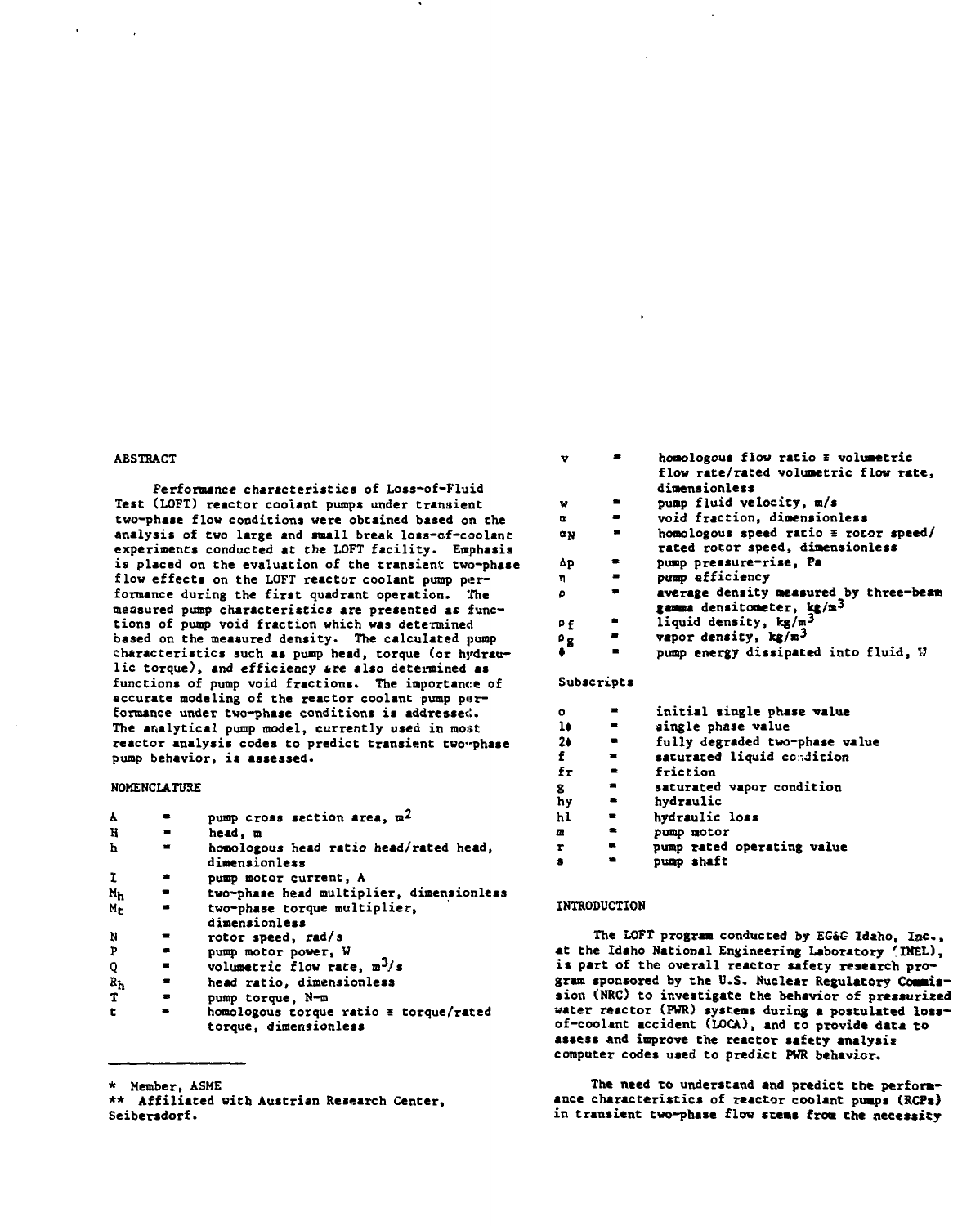**to accurately predict and analyze reactor thermalhydraulic behavior during a poctulated LOCA.**

**During a PWR LOCA, the performance of the RCP can influence the magnitude and direction of the core flow that critically controls the core heat transfer. In particular, one of the nuclear industry's concerns, since the Three Mile Island accident, has beer, the operation of RCPs during a small break LOCA. The important issue is controlling the primary system coolant mass inventory during a PWR small break LOCA. The LOFT small break pumps-on and pumps-off experiments showed that RCP operation during the transient significantly influenced the primary system coolant mass inventory. Therefore, a comprehensive understanding of typical RCP behavior under transient two-phase flow conditions is required before the thermal-hydraulic behavior of a PWR small or large break LOCA can be accurately analyzed.**

**The RCPs are generally modeled in the reactor analysis codes, such as RELAP4, RE1AP5, and TRAC, with homologous relationships to derive the required pump head and torque. The two-phase head and torque degradation multipliers commonly used were based on the data from testing a small Semiscale radial-flow pump (1) which provides almost no head when the void fraction ranges from 20 to 90J. A review of RE1AP4 predictions for LOFT large break LOCA Experiments L2-2 and L2-3, and RELAP5 prediction for LOFT small break LOCA Experiment L3-6 revealed that RELAP4 was unable to predict the early core quenching which occurred in L2-2 (2) and L2-3 (3), and RELAP5 failed to predict the core uncovery and fuel cladding temperature excursion which occurred in L3-6 (4). The disparity between the experiments and predictions can be attributed to the erroneous two-phase characteristics that have been used in these codes, because the LOFT p.jnip is the mixed-flow type of centrifugal pump and**  $\frac{1}{2}$  different specific speed and design character**istics from the Semiscale pump, which still develop a significant head at the intermediate void fractions.**

**LOFT pump performance characteristics should be obtained from the LOFT experimental data in order to provide a more realistic prediction of the LOFT experiments. This paper presents an analysis of transient two-phase performance characteristics of the LOFT reactur coolant pumps. Because the availability of experimental data on transient two-phase pump performance, especially of the reactor type mixed-flow pump is limited, results obtained from the LOFT experiments are an important contribution to understanding reactor coolant pump characteristics under actual transient conditions.**

### **REVIEW OF PREVIOUS WORK**

**A detailed review of literature on centrifugal pump two-phase performance has been published by P. W. Runstadlsr (5) in 1976 and by D. G. Wilson (6) in 1979. A number of pump test programs have been carried out in the USA for improving and advancing the light water reactor safety technology. These included the General Electric (CE) Company high specific speed pump (7). the INEL Semiscale Hod-1 pump (S) and FAST (Full Area Steady-state Test) loop pump (9) Babcock and Wilcox (B & W) one-third scale pump (10) Combustion Engineering (CE) one-fifth scale pump (11) and Creare one-twentieth scale pump (12) test programs.**

**The GE pump data were limited to an inlet void fraction of 20Z, which have only limited application under reactor blowdown conditions when the inlet void fraction can easily exceed 202. The Semiscale Mod-1 pump was tested under steady-state, single-phase, and two-phase, steam-water conditions. The limited twophase data were not adequate for defining the twophase characteristics in all quadrants and the scatter in the data are too large to quantify the two-phase pump performance characteristics. The FAST loop pump was a mixed-flow pump with a specific speed of 4200 (in the dimension of gpm, rpa and ft) which WAS tested under steady-state, two-phase, nitrogenwater conditions, up to 35J pump ialet void fraction. The data indicated that this pump degraded much less than the Sesiscale pump. The B & W one-third scale pump was tested at a relatively low pressure and the B & W pump showed similar degradation behavior to the Semiscale pump. The applicability of these data to reactor LOCA conditions is limited. The CE and Creare pump test programs were sponsored by Electric Power Research Institute (EPRI). The two pumps were similarly scaled to one-fifth and one-twentieth of a** full scale CE reactor coolant pump. The CE test **results indicated that the loss of head at inter**mediate void fractions is much less than for the **Semiscale pump. The Creare pump was tested under two-phase air-water conditions at low pressure and under steam-water conditions at high pressure. The test data show that the head and torque degradation characteristics are functions of void fraction and flow rate.**

 $1.1$ 

## **LOFT FACILITY AMD EQUIPMENT**

## **LOFT Facility**

**The LOFT facility (13) is a 50-MH(t) experimental pressurized water nuclear reactor designed to simulate the major system and component responses of a commercial PWR during a hypothetical LOCA. It consists basically of the reactor vessel with the nuclear core, an operating loop with steam generator and two pumps in parallel, and a so-called "broken loop" that consists of hot and cold legs with pump and steam generator simulators. The cold and hoc legs of the broken loop are connected via quick opening valves to a blowdown tank. The schematic of the LOFT facility is shown in Figure 1. The recctor coolant pump suctions are connected to the steam generator outlet. The pumps discharge to the reactor** vessel is at the same elevation as the reactor vessel **cold leg inlet.**

### **LOFT Reactor Coolant Pumps**

**The LOFT RCPs are canned rotor, centrifugal pumps of the mixed-flow type. They are rated at a head of 96 m (315 ft), a discharge flow rate of 0.315 m<sup>3</sup>/i (5000 gpm), and a rotational speed at 369 rad/s (3530 rpm). The dimensionless specific speed is approximately 1.2192 (or 3300 in the dimen-sion of rpm gpm<sup>0</sup>\*5 ft"<sup>0</sup> - 7 5 ). The rated total torque is 1009 K-m (745 ft-lbf) and the rated hydraulic torque is 500 N-a (369 ft-lbf). The maximum overall efficiency is about 50Z.**

**During two-phase steam-water operation, auxiliary cooling lubrication water is injected into the** top bearing-cavity. This water supply cools the motor, lubricates all bearings, and prevents steam **from forming inside the motor cavity while a two**phase mixture exists in the pump volute during a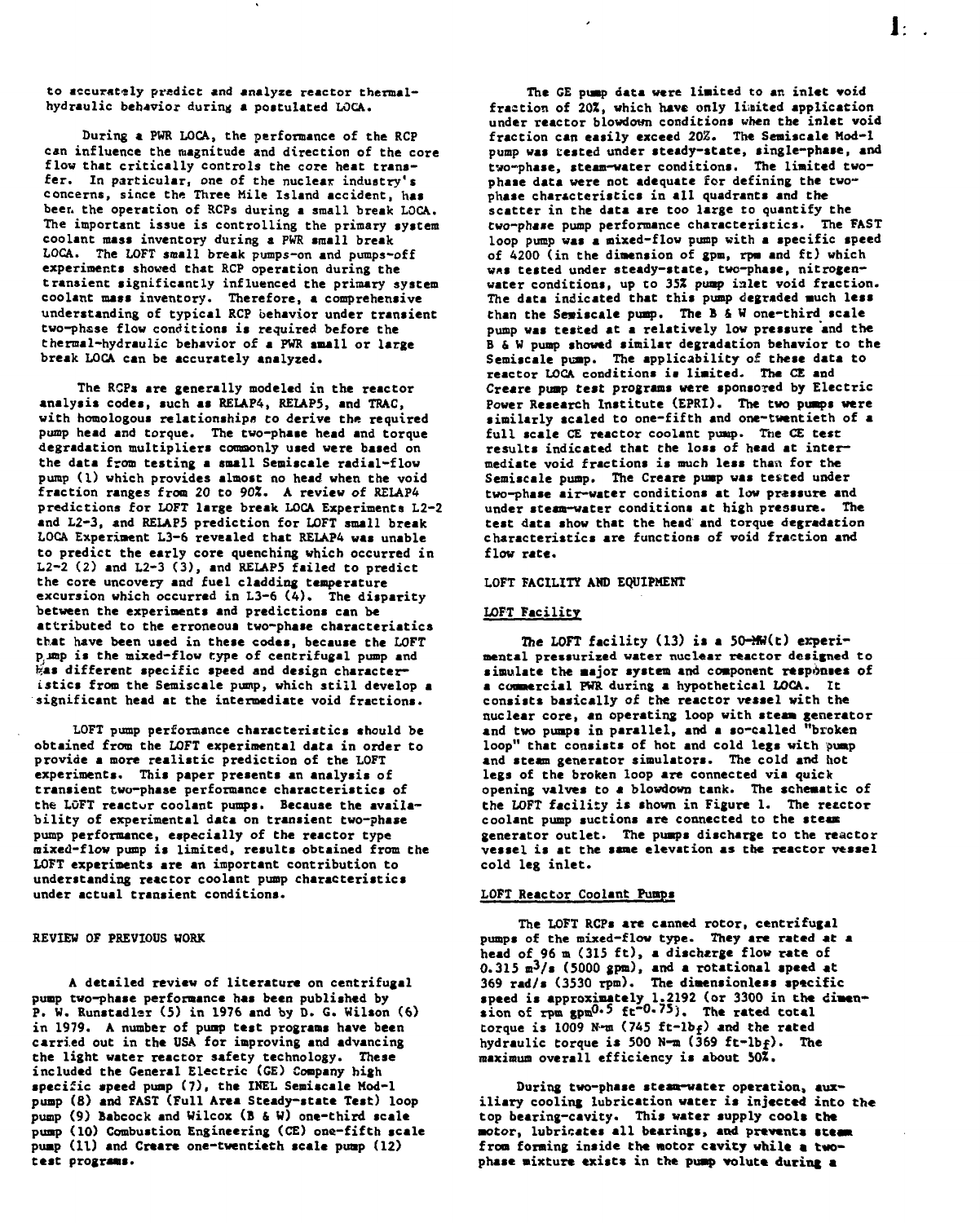

**Fig.l Axonometric projection of LOFT system**

**blowdown two-phase operation. Detailed information on LOFT reactor coolant pumps and instrumentation is given in Reference 14.**

**DESCRIPTION OF SELECTED LOFT EXPERIMENTS FOR PUMP PERFORMANCE ANALYSIS**

**Since 1976, over thirty experiments (large breaks, small breaks, and anticipated transients with** and without scram) were conducted at the LOFT facility. None of these experiments was designed to **directly address reactor coolant pump performance under transient two-phase conditions. Only in a few of the completed LOFT experiments were the pumps operated during the entire transient. Among these, the Ll-5 (15) and L3-6 (16) had a fluid density measurement near the pumps inlet end outlet for determination of the void fraction at the pump. The pump performance characteristics data from these experiments are analysed and reported in this paper.**

**Experiments conducted at the LOFT facility are designed to investigate overall reactor system response during postulated accident conditions. Therefore, the data presented and analyzed in this paper are limited, because they were obtained as part of a complete integral system experiments and were not directly addressed aa an experiment objective. However, these data are of high value because they represent pump performance characteristics under realistic transient two-phase conditions.**

**Experiment Ll-5 which simulated a double-ended break in a cold leg, was the fifth in the nonnuclear large LOCA experiment series. The nuclear core was installed in the reactor vessel, but the nuclear power was not generated during this experiment. One of the major experiment objectives was to provide data required to evaluate the adequacy and improve the analytical methods currently used to predict the** LOCA response of LPWRs. Experiment L3-6 which simu**lated a 4-in. equivalent diameter cold leg break in a commercial PWR, was the fifth in a nuclear small break LOCA experiment series. The major experiment**

**objective was to determine the effect of reactor coolant pump operation on plant response, and to provide date to analyze pump operation in transient two-phase flow. The initial conditions for these two experiments are summarized in Table 1. The detailed experiment results were given in References 15 and 16, respectively.**

### **MEASURED PUMP PERFORMANCE CHARACTERISTICS**

**The operating loop of the LOFT reactor plant has two pumps in parallel. The individually measured pump speed and pressure-rise of these pumps show only slight differences. Since the mass fiow rates and densities are not measured for each individual pump we assume equal distribution of the measured total mass flow rate between the two pumps and equal density in the pumps.**

**The normalized (to the values at zero void fraction) pump characteristics d«ta versus the putap void**

| <b>Parameters</b>           | $L1-5$           | L3-6             |  |
|-----------------------------|------------------|------------------|--|
| Power (MW)                  | ٥                | $50.0 \pm 1$     |  |
| Pressure (MPa)              | $15.55 \pm 0.20$ | $14.70 \pm 0.14$ |  |
| Hot leg<br>temperature (K)  | $555.0 \pm 5.1$  | $577.1 \pm 1.8$  |  |
| Cold leg<br>temperature (K) | $555.0 \pm 5.1$  | $557.9 \pm 1.1$  |  |
| PMass flow rate<br>(kg/s)   | $176.1 \pm 4.4$  | $4833.0 \pm 2.6$ |  |
| Pump speed $(\text{rad/s})$ | ± 1.2<br>118     | $340.0 \pm 1.2$  |  |

TABLE 1. INITIAL CONDITIONS FOR EXPERIMENTS L1-5 AND **L3-6**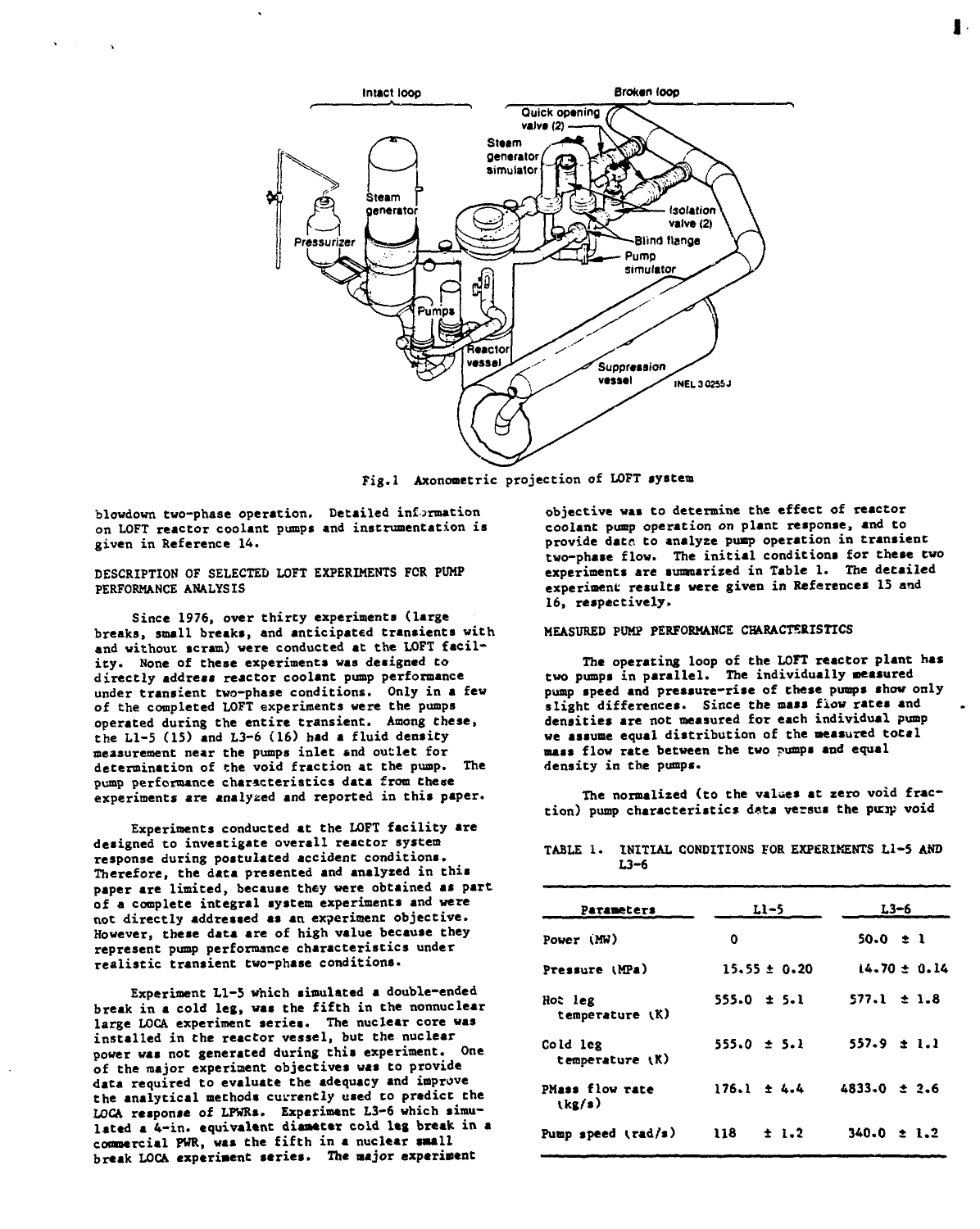fraction are shown for Experiments L1-5 and L3-6 in Figures 2 through 7.<sup>2</sup> The pump void fraction is **determined by**

$$
\alpha = (\rho_f - \rho) / (\rho_f - \rho_g)
$$
 (1)

**where o is the puap average fluid density, of** and p<sub>g</sub> are the saturated liquid and vapor densi-<br>ties. The nump average fluid density is obtaine The pump average fluid density is obtained by **averaging the pump inlet and outlet densities which were measured respectively by two three-beam gamma densitometers near the pump inlet and outlet. Based on available instrumentation, the saturated liquid and vapor densities were determined from the measured pressure near the pump. The pressure-rise across the pumps are small compared with Che system pressure;**









**a. The 'LOFT data were collected at certain samples per second during the experinent. The pump void fraction calculated from the measured density has the same points as the density. When the time parameters are correlated, the resultant data are plotted against the corresponding void fraction values as the point plots. Each point: in the figure represents the actual data point, and also represents temporal variations in the** plotted parameters. The large symbols do not represent **time-averaijed values. They are plotted to distinguish the data from two different experiments.**













**therefore, the variation of saturated liquid and vapor densities across the pumps are also smajl and negligible. Void fraction is calculated assuming homogeneous** flow and equilibrium between the two phases. This **assumption is reasonable because the data taken during the rapid subcooled blowdown and during emergency coolant (accumulator) injection are not used to evaluate the void fraction.**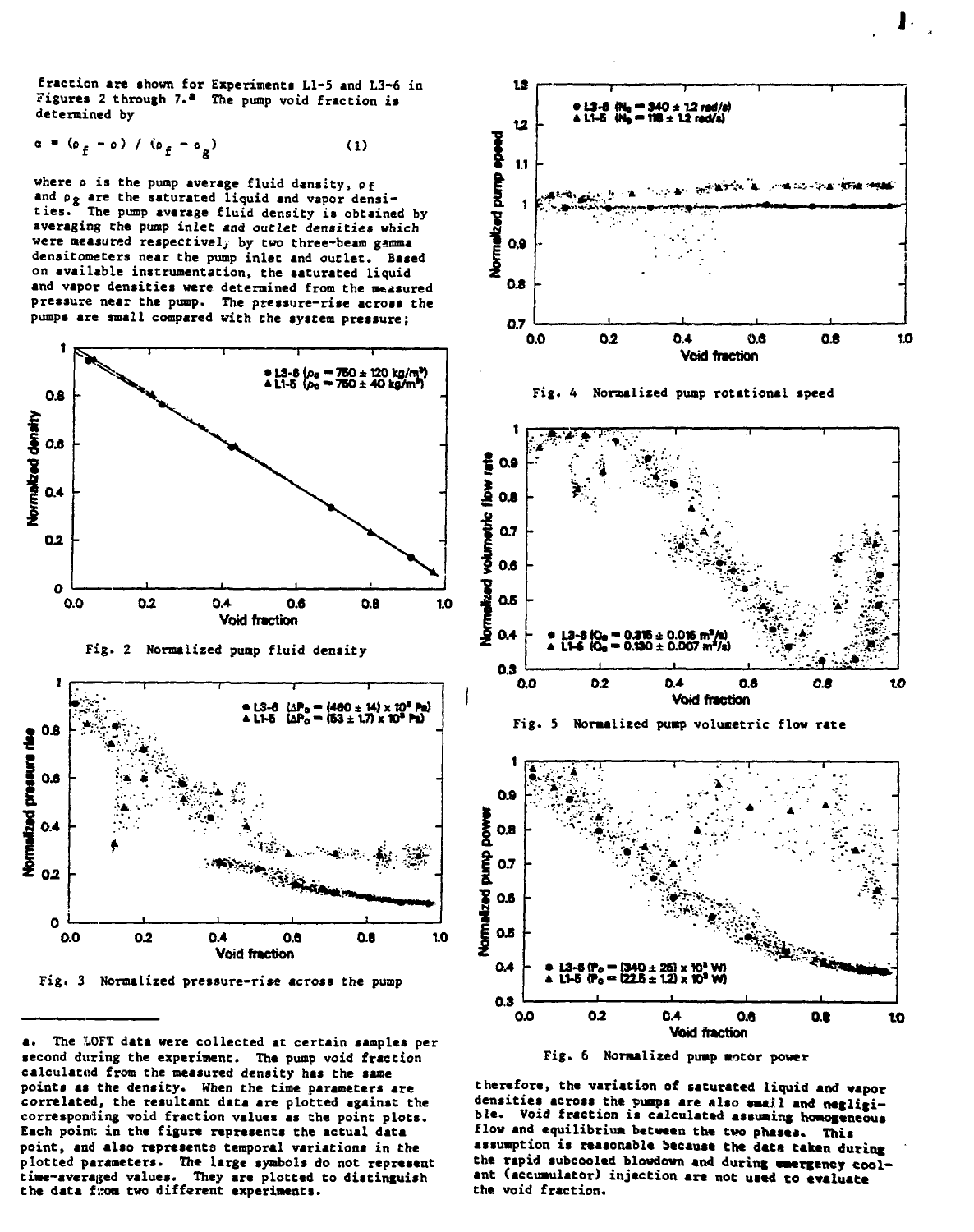

**Fig. 7 Normalized pump motor current**

**Figure 2 shows how the pump fluid densities change with respect to the pump void fraction. The pump fluid density decreases linearly as the void fraction increases. The measured densities obtained from two different experiments closely match each other. The pressure-rise ccross the pump is presented in Figure 3. For Experiment Ll-5, the pump pressure-rise decreases gradually to approximately 802 of the single-phase value around 132 void. Then, the pump pressure-rise suddenly drops to 30Z and recovers to about 50 to 60Z at about 202 void fraction. The pump pressure-rise again drops to approximately 30Z when void fraction is greater than 45%. For Experiment L3-S, the pump pressure-rise decreases from its single-phase value to 502 and suddenly drops to 252 at approximately 352 void. Then, the pump pressure-rise continuously decreases to 102 at about 952 void. The reason for the earlier pump pressure-rise degradation in Experiment Ll-5 is related to the lower initial pump operation efficiency and transient system effects.**

**The measured pump speed is presented in Figure 4. It shows that the LOFT reactor coolant pump was operating at nearly constant speed throughout both transients. The pump speed oscillations observed in Experiment L3-6 between 10 to SOX void are probably due to measurement noise since the pump speed cannot change that rapidly because of the large pump inertia and the measured pressure-rise and flow rate are not indicating changes corresponding to the speed oscillations. The measured pump pressure-rise is expressed 2 2 in homologous form as 4p' • Ip x N / tf , so that the 'effects of small speed changes can be removed from the analysis. Figure 5 shows the volumetric flow rate through the pump. Generally, the volumetric flow rate**

**obtained from both experiments shows similar characteristics except for the sudden drop in value occurring at 132 void in Ll-5 and 35Z in L3-6, respectively. These sudden decreases in flor rates correspond to the drop in measured pump pressure-rise. The almost constant flow rate maintained between 13 to 402 void, is attributed to the recovery of pump pressure-rise (see Figure 3). The measured power and current are shown in Figures 6 and 7, respectively. The pump motor power and current show similar characteristics during the entire L3-6 transient, while they exhibit slightly oscillatory behavior during the Ll-5 transient. It can be also seen that the current degradation it less than the power degradation in Ll-5.**

Ŀ

Figures 2 and 5 indicate that the LOFT RCPs oper**ated in the first quadrant positive speed and flow condition (normal operation mode). The measured data indicate that the KCPs incurred no dosage when subjected to a rapidly or a lowly depressurizing two-phase environment.**

## **CALCULATED PUMP PERFORMANCE CHARACTERISTICS**

**The pump head (Figure 8) is computed from the measured pressure-rise across the pump divided by the pump average fluid density multiplied by the gravitational acceleration:**

$$
H = \Delta p / \rho g . \qquad (2)
$$

**The heads chow a response similar to the aeasurcd pressure-rises except that the heids start to recover when the void fraction is greater than 50% in Ll-5 and 752 in L3-6. The measured pressure-rise in Ll-5 is larger than chat of L3-6 and the pump fluid densities are about the sane. The pump head recovery is noted to occur earlier in Ll-5 than for of L3-6. The pump head uncertainty may be larger at high void fractions due to the division of two small fluctuating quantities.**



**Fig. 8 normalized pump head**

**The pump shaft torque (Figure 9) is computed from the measured pump motor power divided by Che puap speed and multiplied by the pump motor efficiency:**

$$
T_{\rm s} = (P / N) \times n_{\rm m} \tag{3}
$$

where  $n_{\text{m}}$  is the pump motor effir 'ency obtained from Reference 17 and is given as a function of pump **ftpeed and voltage to pump frequency ratio. The punp motor efficiency is about 682 for Ll-S and 74X for L3-6. The pump shaft torque shows response similar to the measured pump motor power (see Figure 6) because the measured pump speed and voltage are only slightly changed during the transients. The hydraulic torque (Figure 10) is obtained from**

$$
T_{hy} = \Delta p \times Q / N \tag{4}
$$

**The hydraulic torques show a response similar to that of Che measured pump pressure-rises (Figure 3) except**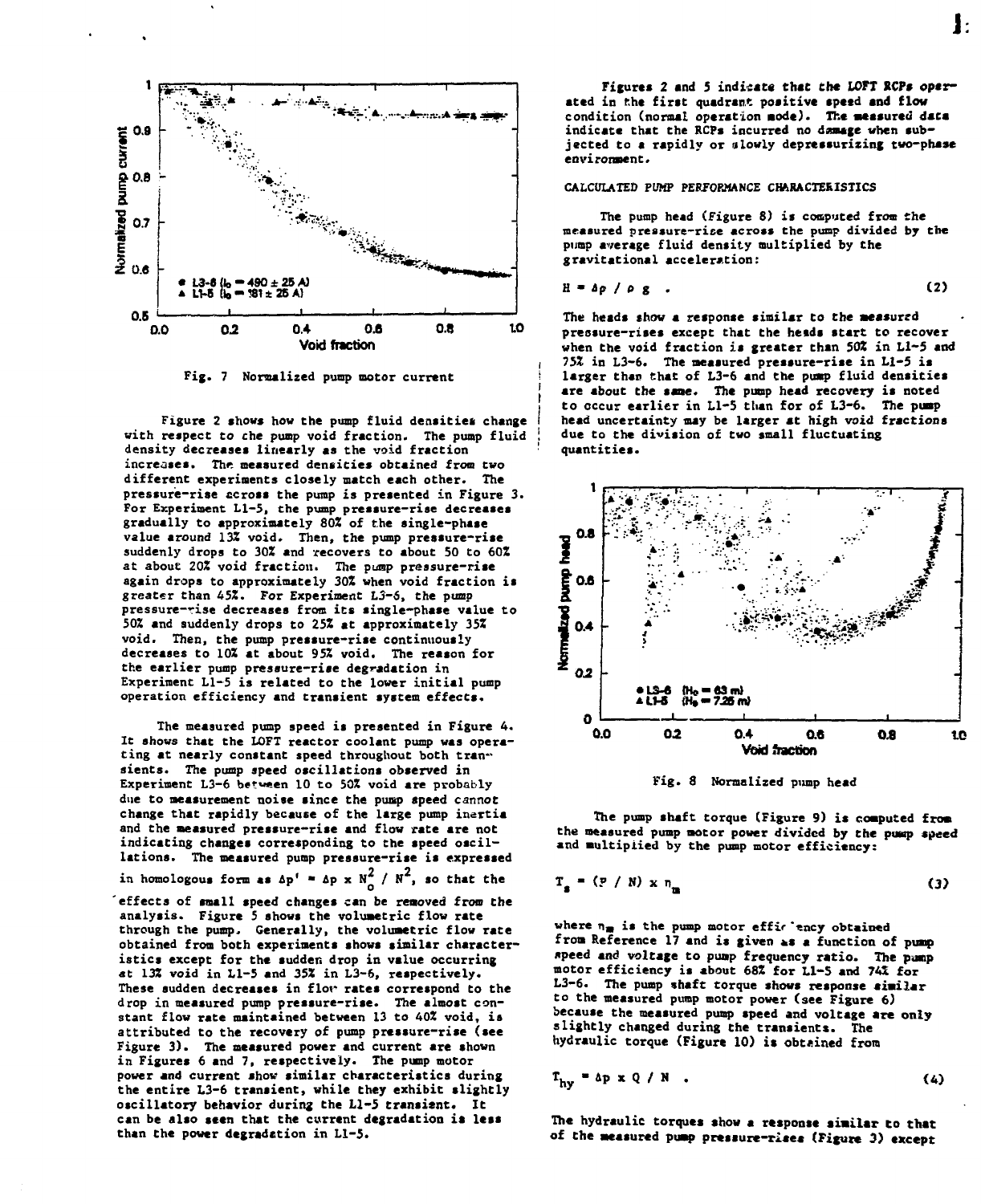

Fig. 9 Normalized pump shaft torque



Fig. 10 Normalized pump hydraulic torque

slightly larger degradations are observed because the volumetric flow rates decrease as void fractions increase before 75% in L1-5 and 85% in L3-6.

The calculated pump efficiency (hydraulic torque/ nump shaft torque) is shown in Figure 11. It can be seen that the pump efficiency is reduced substantially as void fraction increases. The LOFT RCPs were ini-



tially operated at a lower flow rate in L1-5 and were lass efficient than in L3-6; therefore, the pump performance also degrades earlier. During the two-phase operation, a high percentage of the shaft power is lost in the pump impeller hydraulic loss, and friction losses of disc, seals, and bearings. This inefficiency of the pump during two-phase operation should be modeled as heat or energy dissipated into the fluid which may be a significant percentage of the reactor decay power during the small break LOCA and cannot be ignored.

# REACTOR COOLANT PUMP PERFORMANCE PREDICTIONS

The pump two-phase performance characteristics prediction model, used in the current reactor analysis computer codes (e.g., RELAP4, RELAP5, and TRAC) is based on an empirical rather than a mechanistic solution to the pump flow equations under two-phase conditions. These codes use homologous relationships to determine pump head and torque at a given speed and volumetric flow rate. When the pump operates under two-phase conditions, a two-phase head and a torque multiplier obtained from pump test data (usually Semiscale) are used to adjust the calculated pump head and torque as a function of void fraction. Two-sets of head and torque homologous curves are generally input in the code; one for single-phase condition and the other for the difference between the single-phase and fully degraded two-phase conditions (minimum two-phase performance). The two-phase head and torque are calculated as follows:

$$
H(v, \alpha_N, \alpha) = H_{1\phi}(v, \alpha_N) - H_h(\alpha) \{h_{1\phi}(v, \alpha_N)\}
$$

$$
- h_{2\phi}(v, \alpha_N)] \times H_r
$$
 (5)

$$
\begin{aligned} \n\text{r} \ (\mathbf{v}, \ \mathbf{a}_N, \ \mathbf{a}) &= \mathbf{T}_{1\phi} \ (\mathbf{v}, \ \mathbf{a}_N) - \mathbf{H}_{\mathbf{t}} \ (\mathbf{a}) \ \text{[t}_{1\phi} \ (\mathbf{v}, \ \mathbf{a}_N) \\ \n&- \mathbf{t}_{2\phi} \ (\mathbf{v}, \ \mathbf{a}_N) \ \text{[x} \ \mathbf{T}_{\mathbf{r}} \ . \n\end{aligned} \tag{6}
$$

The pressure-rise across the pump, used in the momentum equation, is obtained from Equation (5), and the torque obtained from Equation (6) is used to compute the pump inefficiency which is modeled as heat dissipation into the fluid in the energy equation. The rorque is also used to calculate the change of pump speed during the pump coastdown. The detailed modeling of the RCPs in the reactor analysis code RELAP5 can be found in Reference 18.

To obtain a more representative momentum and energy balance for calculating the transient phenomena during LOCEs, the pump two-phase performance characteristics must be accurately predicted. Therefore, pump two-phase degradation data in terms of head and torque multipliers should be obtained from pump test data from a similar pump. The LOFT pump twophase performance characteristics should be analyzed and used for predicting the LOFT experiments.

Figures 12 through 15 present the homologous two-phase head compared with the single-phase head (19) for L1-5 and L3-6 Experiments, respectively. In Experiment L1-5, in which the RCPs were initially operating at  $\alpha_N/v = 0.75$ , the head matches closely with the single-phase head curve. As void fraction increases, the volumetric flow rate decreases. However, the pump speed remains almost constent; therefore, an/v will increase. The pump head degrades to

Ŀ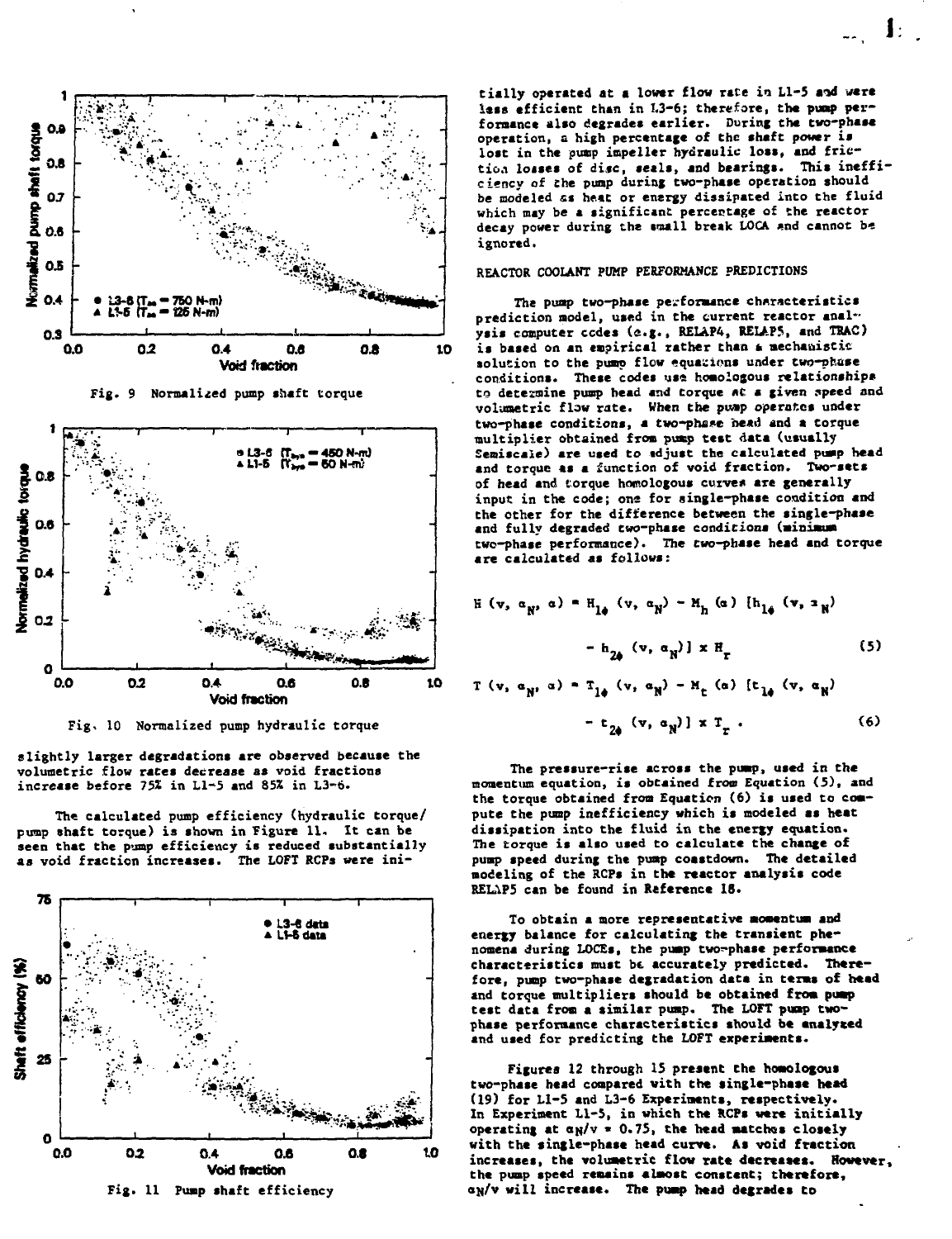

Fig. 12 L1-5 two-phase head vs. single-phase head **CHVN5** 



Fig. 13 L1-5 two-phase head vs. single-phase head (HAN)



Fig. 14 L3-6 two-phase head vs. single-phase head (HVN)

about 50% of its single-phase head at  $\alpha_N/v = 1.0$ (see Figure 12). The pump head indicates more degradation at 10 to 20% void than that at 20 to 50%, which is attributed to the pump pressure-rise recovery



Fig. 15 L3-6 two-phase head vs. single-phase head (HAN)

after the initial drop, and smaller fluid density. This behavior is due to transient system effects on the pump performance. When  $\alpha_N/v \geq 1.0$  (i.e.,  $v/a_N \leq 1.0$ , increasing the void Fraction results in a decrease in flow rate and v/ay starts to decrease (Figure 13). The head remains at about 50% of the single-phase value. When the void fraction reaches about 75%, the volumetric flow rate increases because more steam exists in the pump. The head starts to recover and reaches the single-phase head at about 80% void. Beyond this void fraction, the calculated head exceeds its single-phase value, which may be due to the larger uncertainty in the measurement of pump pressure-rise at the higher void fractions. Figures 14 and 15 show similar pump performance characteristics in Experiment L3-6. Similar performance characteristics can also be obtained for pump torques.

Generally, the pump two-phase performance characteristics depend on both void fraction and homologous independent variables (either an/v or  $v/a_N$ ). Homologous independent variables should be kept the same (namely, the two-phase head to singlephase head ratio should be obtained at the same flow conditions) in order to compare the pump two-phase performance with its single-phase performance. The head ratio is defined as

$$
R(\alpha) = \frac{H(\mathbf{v}, \alpha_{N}, \alpha)}{H(\mathbf{v}, \alpha_{N}, \alpha - 0)} \tag{7}
$$

The head ratios obtained in accordance with Equation 7 for Experiments L1-5 and L3-6 are shown in Figure 16. The results clearly indicate that the minimum two-phase head (i.e., fully degraded head) is about 25 to 30% of its single-phase values. The loss of head at intermediate void fractions (13% to 60% for L1-5, and 35 to 80% for L3-6) is much less for the LOFT pump than for the Semiscale pump that develops almost no head in these void fraction ranges. The LOFT pump two-phase head performance characteristics obtained from L3-6 data show close similarity with the CE/EPRI steady state pump test results (11), while that from L1-5 data show different response. The critical void fraction in which the pump performance suddenly degrades to the minimum performance varies with the initial operating conditions (i.e., pump initial operating efficiency).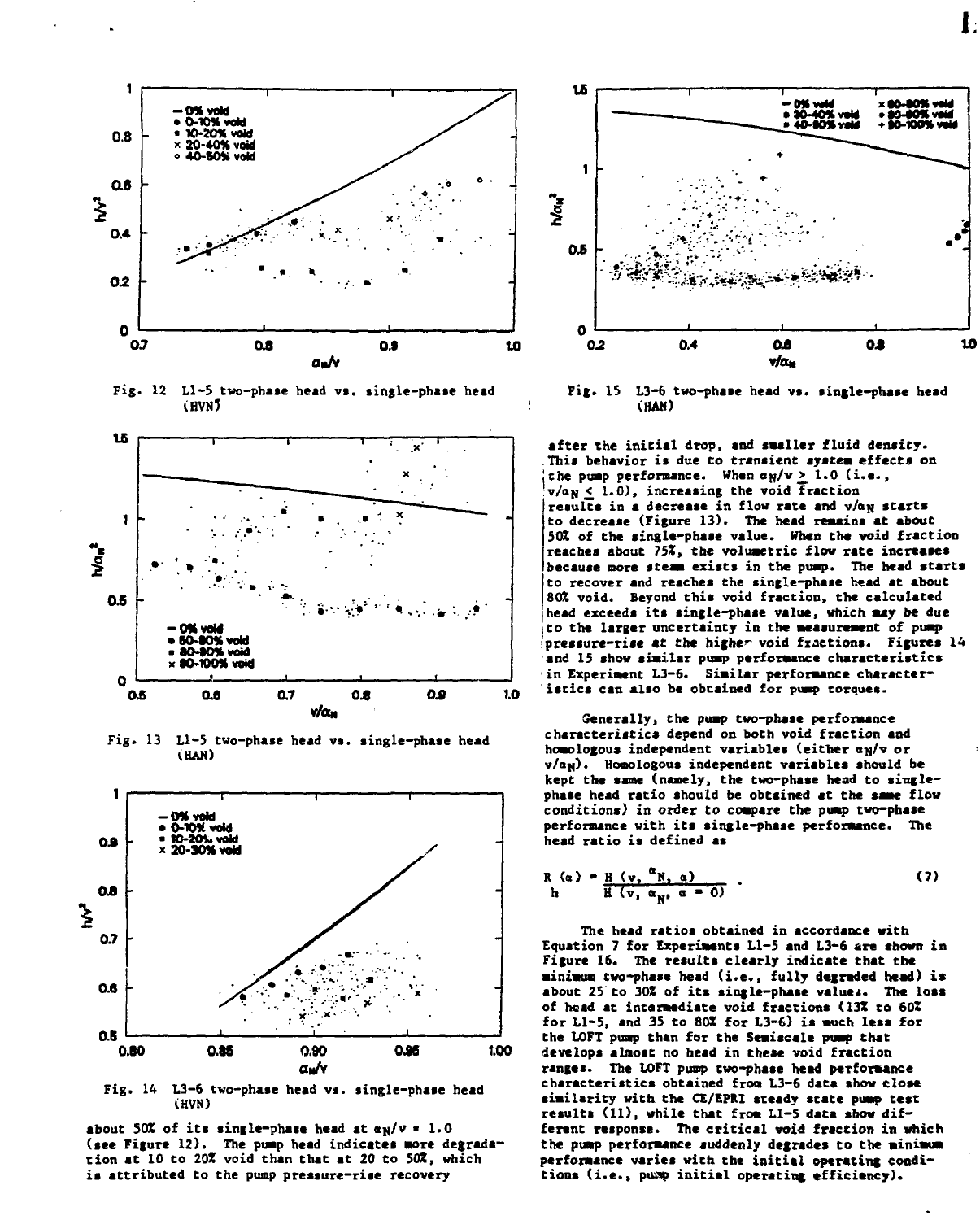

Fig. 16 Two-phase head to single-phase head ratio

**Similar results were alio identified by the Creare** pump test results (12) that indicate that the initial **degradation of pump head performance is a function of both void fraction and flow rate.**

The differences between the homologous single**phase and fully degraded two-phase heads is simply equal to the homologous single-phase head if the fully degraded two-phase head is zero. The head multiplier can be related to the head ratio simply as:**

$$
H_h(\alpha) \theta 1 - R_h(\alpha) \qquad (8)
$$

The LOFT data indicate that M<sub>h</sub>(a) varies with void **fraction as well as pump initial operating conditions; however, the pump performance prediction model used in the current reactor analysis codes incorrectly assumed M],(a) is only a function of the void fractions. Similar multipliers can also be developed in terms of the actual fully degraded two-phase head.**

**The pump inefficiency is modeled as energy dissipation into the fluid, that is:**

$$
P = (Ts - Thy) \times R
$$
  
= T<sub>s</sub> N - Ap × A [α p<sub>g</sub> w<sub>g</sub>  
+ (1-a) p<sub>f</sub> w<sub>f</sub>]/p (9)

 $v$ here  $T_s = T_{hv} + T_{hl} + T_{fr}$ .

**Thi is the torque due to the hydraulic loss of the pump impeller; Tfr is the torque due to friction losses of pump disc, seals, and bearing.**

**In computer codes such as REIAP5, the pump inefficiency modeling as energy dissipation is incomplete because the hydraulic loss through the pump impeller, which may be significant during two-phase operation, is not accounted for in the computation. The power losses due to various frictions are not computed until the pump coastdown and also the input requirement for shaft torque or impeller torque is** incorrectly referred to as hydraulic torque.

**Therefore, no hydraulic and friction losses are accounted for, and either no heat is added into the**

**pump fluid for positive ap or too much heat it added into the fluid for negative Ap. The deficient** modeling of pump energy dissipation in RELAP3 is **evident and was reported in Reference 20.**

**It is believed that the current pump performance prediction model used in the REIAP5 code needs improvements before pump characteristics can be well predicted. Ho data for torque multiplier are presented in this paper because, despite correct multipliers, the energy dissipation into the fluid will not be computed properly.**

## **CONCLUSION**

**LOFT experiments have provided valuable information about pump characteristics under transient twophase flow conditions even though the facility was not designed to investigate pump performance in particular but integral reactor system behavior. Based on experimental pump performance data two-phase head multipliers were developed to allow proper code simulation of experiments such as L3-6. The LOFT experiments indicated that two-phase pump bead degradation** for the LOFT pumps is not as strong as degradation of **the Semiscale pumps. The LOFT pumps can provide primary coolant flow through the core even with significant system void fractions. It is believed that this property of the LOFT pumps is similar to the twophase characteristics that should be expected for reactor coolant pumps in large commercial power plants. The data presented in this paper showed significant influence of transient system effects on pump performance in large break LOtAs, which, together with the pump data obtained during small break LOCA, should be useful for transient two-phase model development. Because the pump two-phase flow performance depends strongly on initial operating conditions and transient flow rates, the pump performance degradation characteristics in future models should depend on single-phase operating efficiency and be represented as a function of void fraction and flow rates. In most of today's codes, pump energy dissipation oodels also need to be improved.**

## **REFERENCES**

- **1. Loomis, G. C , "Intact Loop Pump Performance During the Semiscale MOD-1 Isothermal Test Series," TID-4500, 1163, October 1975, Aerojet** Nuclear Co., Idaho Falls, Idaho.
- **2. Batt, D. L., "Quick Look Report on LOFT Nuclear Experiment L2-2," LOFT-TR-103, December 1978, EGfcC Idaho, Inc., Idaho Falls, Idaho.**
- **3. Reeder, D. L., "Quick Look Report on LOFT Nuclear Experiment L2-3," QLR-L2-3, May 1979, EG6G Idaho, Inc., Idaho Falls, Idaho.**
- **4. McCreery, G. E., "Quick Look Report on LOFT Nuclear Experiment L3-6/L8-1," EGG-LOFT-531B,** December 1980, EG4G Idaho, Inc., Idaho Falls, **Idaho.**
- **5. Runstadler, P. W., "Review and Analysis of State-of-the-Art of Multiphase Pump Performance," EPRI Report RP 347, February 1976, Creare R\*D Inc., Hanover, New Hampshire.**
- **6. Wilson, D. G., et «1., "Analytical Model and Experimental Studies of Centrifugal Pump Performance in Two-Phase Flow," EPRI Report HP-677, California 1979.**